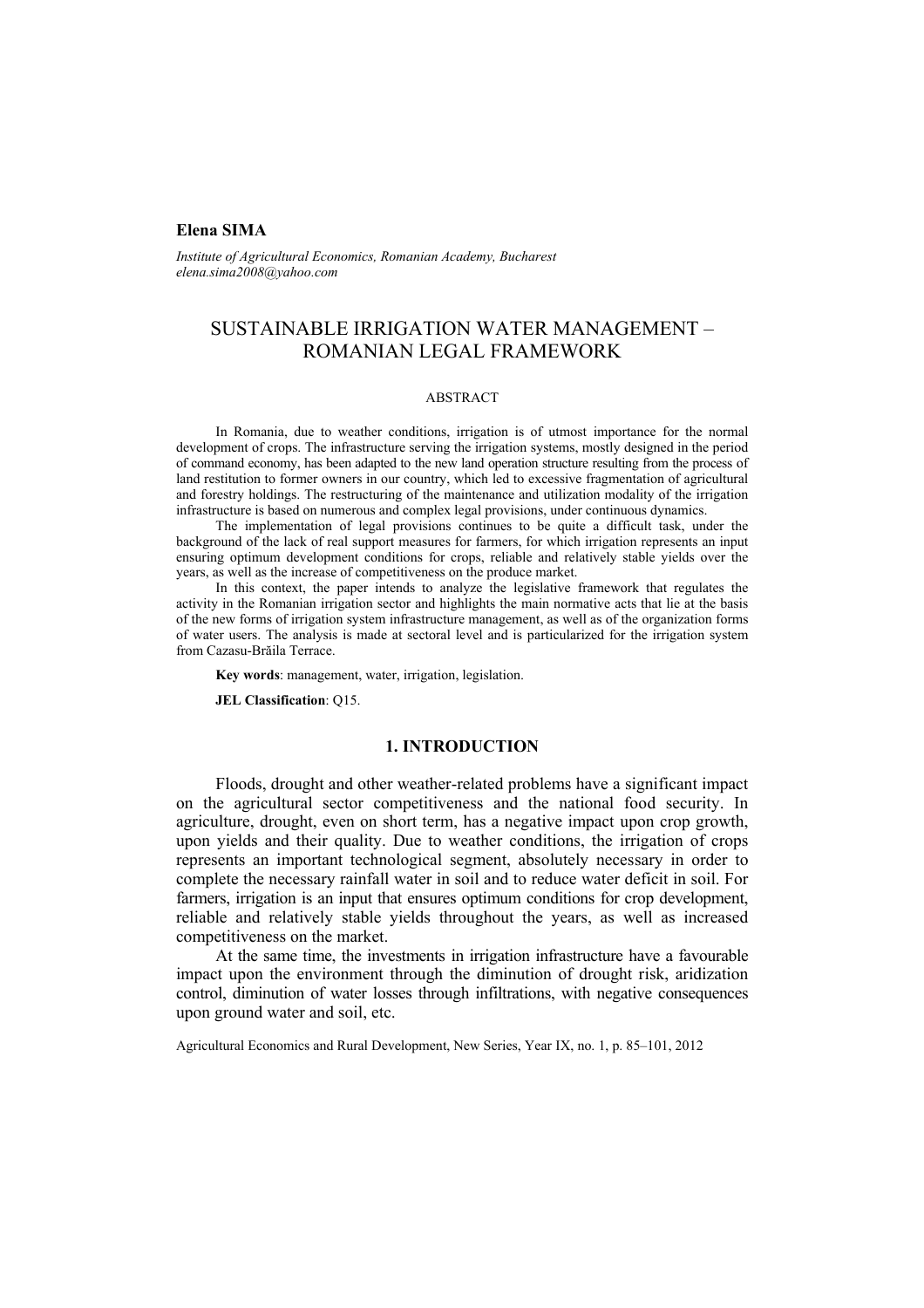The restitution of agricultural and forest land to former owners in our country led to excessive fragmentation of land and agricultural and forestry holdings. The infrastructure that used to serve the agricultural and forestry systems (access road network, the land reclamation and irrigation systems, the flood prevention systems, etc.), mostly designed in the period of command economy, had to be adapted to the new operation structures that resulted from this process. In the restructuring and reform process, an important part of the existing infrastructure either could not be adapted and was abandoned, or it could not be used any longer as a result of nonadapting to the new structures and in many situations it was deteriorated or vandalized.

From the perspective of Romania's EU membership, the restructuring of the irrigation system infrastructure management and use takes place according to the EU normative acts transposed into the Romanian legislation. The adoption and application, as well as the modification and completion of the normative acts (numerous, complex and under a continuous dynamics), which regulate the activity of crop irrigation must be adapted to the needs and realities from agriculture.

#### **2. STATE OF KNOWLEDGE**

The optimum conditions for the mostly efficient use of the natural resources are ensured by a system of hydro-melioration engineering works for drainagedesiccation, for irrigations and soil erosion control.

The improvement of soil and hydrological conditions dates back for thousands of years (Mărăcineanu, 1988). Thus, the irrigation works were first mentioned in Mesopotamia and China in the year 5000 BC. The first provisions on the execution and maintenance of irrigation channels are mentioned in Hanmurabi's Code of Laws (1728–1686 BC). In the 15<sup>th</sup> century, the Spanish conquerors came across large areas equipped with irrigation facilities on the American continent, in the Aztec empire.

In Europe, with the development of the Greek civilization and its contact with the old civilizations from Mesopotamia and Egypt, technical and biological procedures emerged in order to use non-productive or poorly productive land areas for agricultural purposes, to create and maintain a favourable water/air ratio on land with moisture deficit or surplus, to prevent water and wind erosion of soil. The Roman Empire paid great attention to the development of such works through: the Pompeian marshes drainage, damming in the Pad and Tiber rivers, drainage of the Rhone marshes in France, channeling the Rhine in Netherlands, irrigations in the vicinity of ancient Rome, etc.

In Romania, the historical documents mention the first channels built up by the Teutonic Knights, who settled in Ţara Bârsei area in the year 1211. These channels were operated more than 600 years. Another category of works that is mentioned is represented by the lakes and ponds from the  $17<sup>th</sup>$  century Moldavia, used for irrigations and fisheries.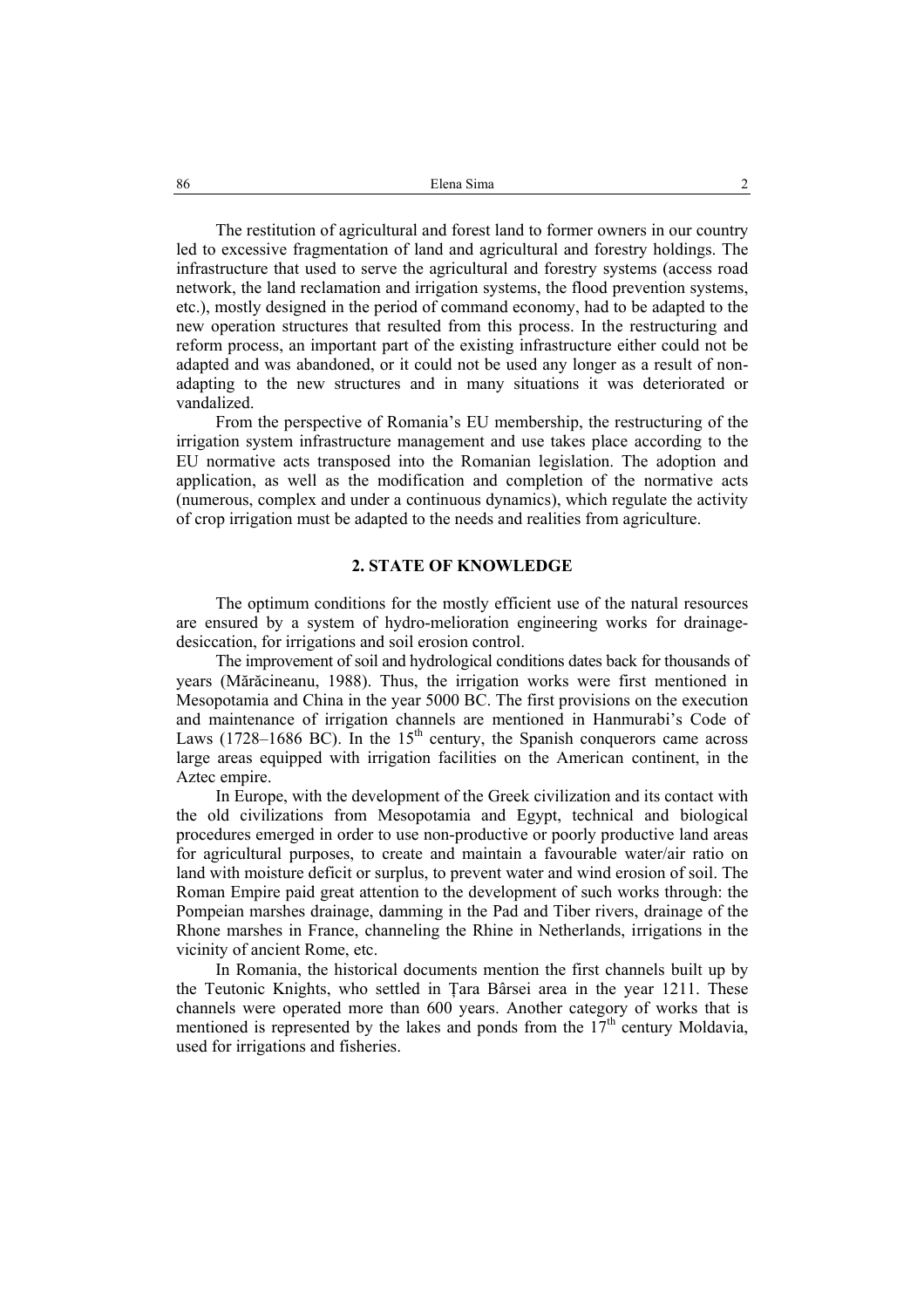In the  $18<sup>th</sup>$  and  $19<sup>th</sup>$  centuries, when the damming in and drainage works developed a lot in Central and South-Eastern Europe, many Romanian scientists studied the processes resulting from the action of autochthonous natural factors and substantiated the economic importance of land melioration works.

Thus, the first irrigation facilities appeared in our country for the irrigation of land areas under vegetables around the populated centers, the first rice paddy in the vicinity of the town Timişoara, in the period 1718–1723 and the first development of the Bega-Timiş hydrotechnical system, in 1728. The hydrotechnical development works were extended to the whole Banat Plain, the Crişurilor river plain, the Someşului river plain, the Ierului Valley. In 1780 the Ipsilanti canal was built up for defending Bucharest against flooding, through the evacuation of the high waters of the Dâmboviţa river in Ciorogârla. In 1910, a law was adopted for land reclamation in the flooding area of the Danube river, modified in 1914 and 1925, which provided for damming in the area with insubmersible dikes, an idea that was favoured by Anghel Saligny in opposition with Grigore Antipa, who was in favour of damming in a limited area of about 130,000 ha with submersible dykes, and the rest of the river valley was to remain under natural system (Mărăcineanu, 1988).

After 1949, the socialist transformation of agriculture reorganized and developed the land reclamation activity, increasing the land areas on which damming in and regularization of rivers were performed, where drainage and desiccation works were executed, where irrigations, development of land areas under slope, melioration of salt-affected soils and amendment of acid soils, leveling and shaping the agricultural land and clearing and cleaning up the land. As a result, non productive land areas were introduced into farm production, and certain natural phenomena could be prevented and controlled, which can negatively influence agricultural land productivity.

The land equipment with irrigation facilities (under large-scale systems or under local, low-sized systems) includes engineering works for water catchment, transport and controlled water distribution to crops. The first land areas equipped with irrigation facilities under large systems (1960–1965) did not exceed 10,000 ha (Călărași terrace, Roseti, Stoenești-Vișina etc.). In the early '90s large-sized land areas equipped with irrigation facilities appeared, on hundreds thousands hectares (Carasu, Ialomita-Călmătui, North Brăila Terrace, Corabia Terrace, Calafat-Băilești, Izvoarele-Cujmir, Covurlui Terrace, etc.).

In the period 1970–1989, the land equipped with irrigation facilities totalled more than 3 million ha (Table 1) out of the 14.8 million ha agricultural land and 9.3 million ha arable land, located in the driest regions from the Romanian Plain, Dobrogea and Moldova Plateau (Figure 1).

Certain land areas at higher altitudes than the water source were also equipped with irrigation facilities (250–300 m), which were great energy consumers in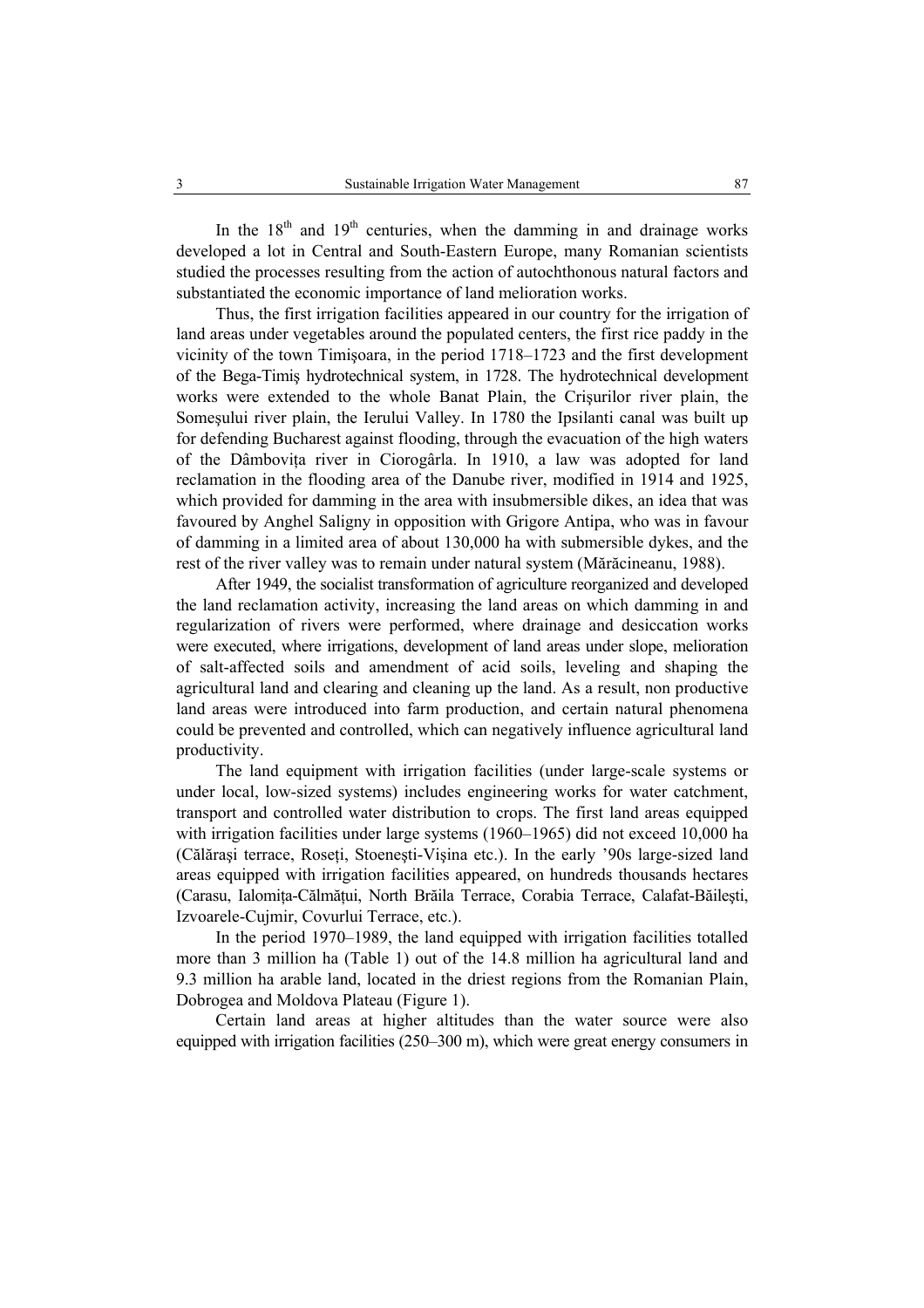| 88 | Elena Sima |  |
|----|------------|--|
|    |            |  |
|    |            |  |

water pumping and thus economically inefficient. In the large systems, the network is equipped with numerous hydraulic constructions for regulating the water flows, levels and speeds, depending on the operation conditions. The inner network, in most cases, consists of buried pipelines and pressure release stations or mobile aggregates. In addition, the land areas equipped with irrigation facilities under large systems are also equipped with drainage and desiccation facilities, with constructions and installations necessary for a rational operation.

*Table 1*  Evolution of land areas equipped with irrigation facilities in Romania

| Year                            | 1938 | 1950 | $1955$ | 1960   1965   1970   1975 |  | 1980 | 1985                                                             | 1989 |
|---------------------------------|------|------|--------|---------------------------|--|------|------------------------------------------------------------------|------|
| Equipped area -<br>Ithousand ha |      |      |        |                           |  |      | 93.1   199.7   229.9   714.6   1437.3   2221.8   2873.9   3109.0 |      |

*Source*: Lup, A., *Îmbunătăţirile funciare în agricultura României. Retrospectivă istorică şi perspective*, "Economie agrară şi dezvoltare rurală", no. 1, Editura Academiei Române, Bucureşti, 2010.



Figure 1. Land equipped with irrigation facilities in Romania.

The large irrigation systems are located along the Danube, in 10 counties, starting with Dolj county and ending up with Galati county and in Dobrogea. These systems have areas larger than 140 thousand ha, summing up about 80% of the whole land area equipped with irrigation facilities. The water source for 75% of the hydro-melioration works is the Danube river (Lup, 2010).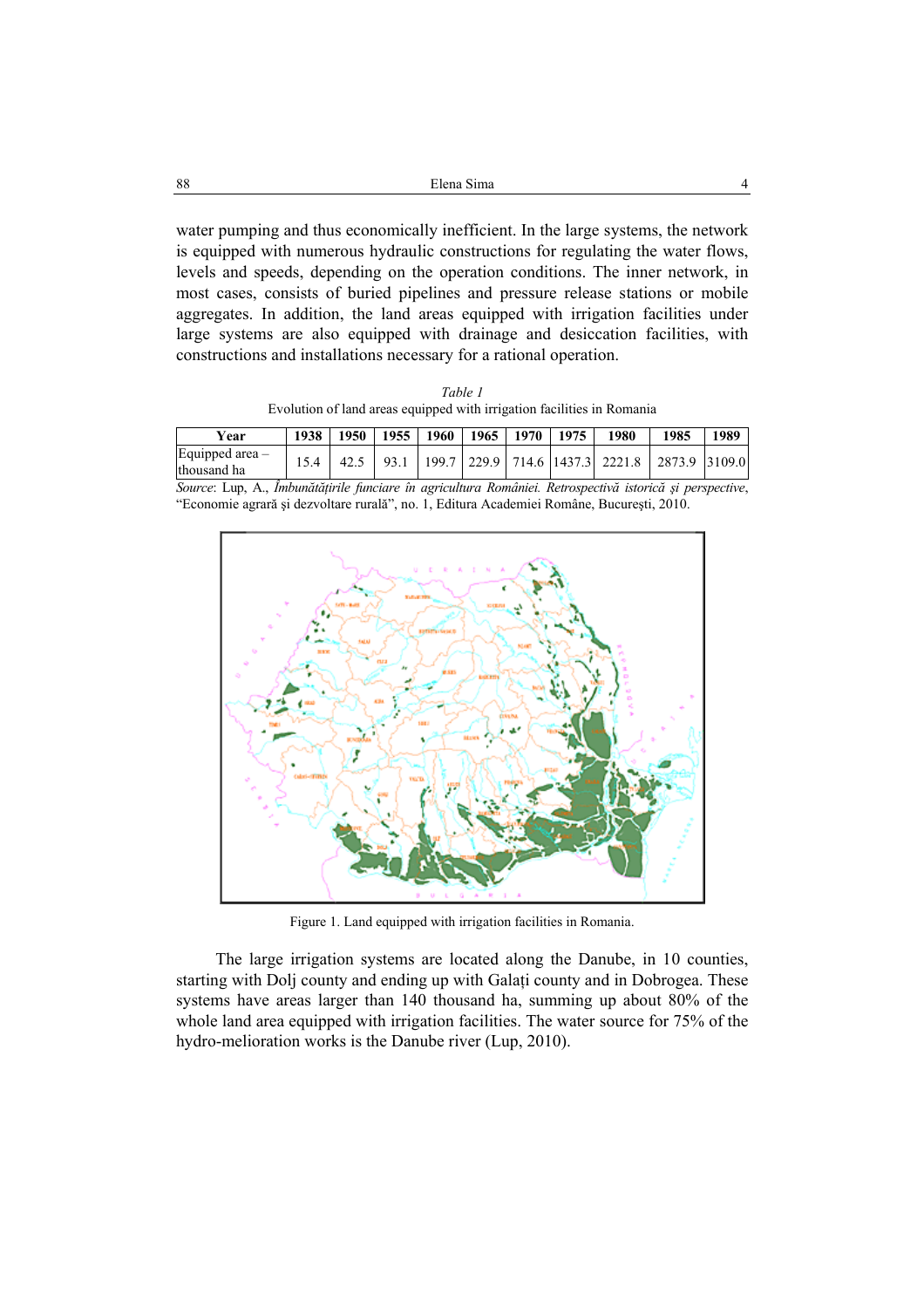#### **4. RESULTS AND DISCUSSIONS**

## **4.1. Legal transposition of the** *acquis communautaire* **on sustainable management of irrigation water in Romania**

The *acquis communautaire* is a compendium, under continuous evolution, which provides for all the common rights and obligations deriving from the EU Member State status. It is the accumulated legislation, treaties, decisions, regulations and other normative acts issued by the institutions for decision making of the European Union.

The *acquis communautaire* mainly consists of two great components: the treaties (starting from the Treaty of Rome – 1957) and the Community legislation (with many directives, regulations and decisions, representing the horizontal legislation and the sectoral legislation in different fields of activity). The horizontal legislation comprises those regulations that have in view the information transparency and circulation, facilitation of decision-making process, the development of the civil society activity and engagement. The sectoral legislation refers to those regulations that are the object of sectoral policy. All the normative acts are elaborated by the European Commission through its specific Directorates-General, being the only EU institution with legislative initiative right.

Romania's legislation getting in line with the EU legislation started after the Summit from Salonic in 2003, after Romania's accession to the European Union on January 1, 2007 was confirmed; this date was confirmed at Brussels on June 18, 2004. The report on Romania's progress since October 2004 confirmed, among others, that Romania made significant progress in order to transpose the *acquis communautaire* into the Romanian legislation.

In the field of irrigation water management, the *main normative acts of the European Community*, transposed into the Romanian legislation, regulate the framework of action, cooperation, coordination and implementation of common norms on sustainable water and soil use, as well as the framework for establishing the common norms for the state aid schemes in the agricultural sector (Table 2).

| No. | <b>EU</b> normative acts                                                      | On:                                            |
|-----|-------------------------------------------------------------------------------|------------------------------------------------|
|     | 1. Directive of the European Parliament and Council no.                       | Establishing a Community framework of          |
|     | 2000/60/EEC                                                                   | action in the field of water policy            |
|     | 2. Resolution no. 19/1972 of the Committee of Ministers European Soil Charter |                                                |
|     | Convention signed at Sofia on July 29, 1994                                   | Cooperation for the protection and sustainable |
|     |                                                                               | use of the Danube river                        |
|     | (EC) Regulation no. 1080/2006 of the European                                 | Concerning the European Regional               |
|     | Parliament and Council from July 5, 2006                                      | Development Fund and on repealing (EC)         |
|     |                                                                               | Regulation no. 1783/1999                       |

*Table 2*  The main EU normative acts transposed into the Romanian land improvement legislation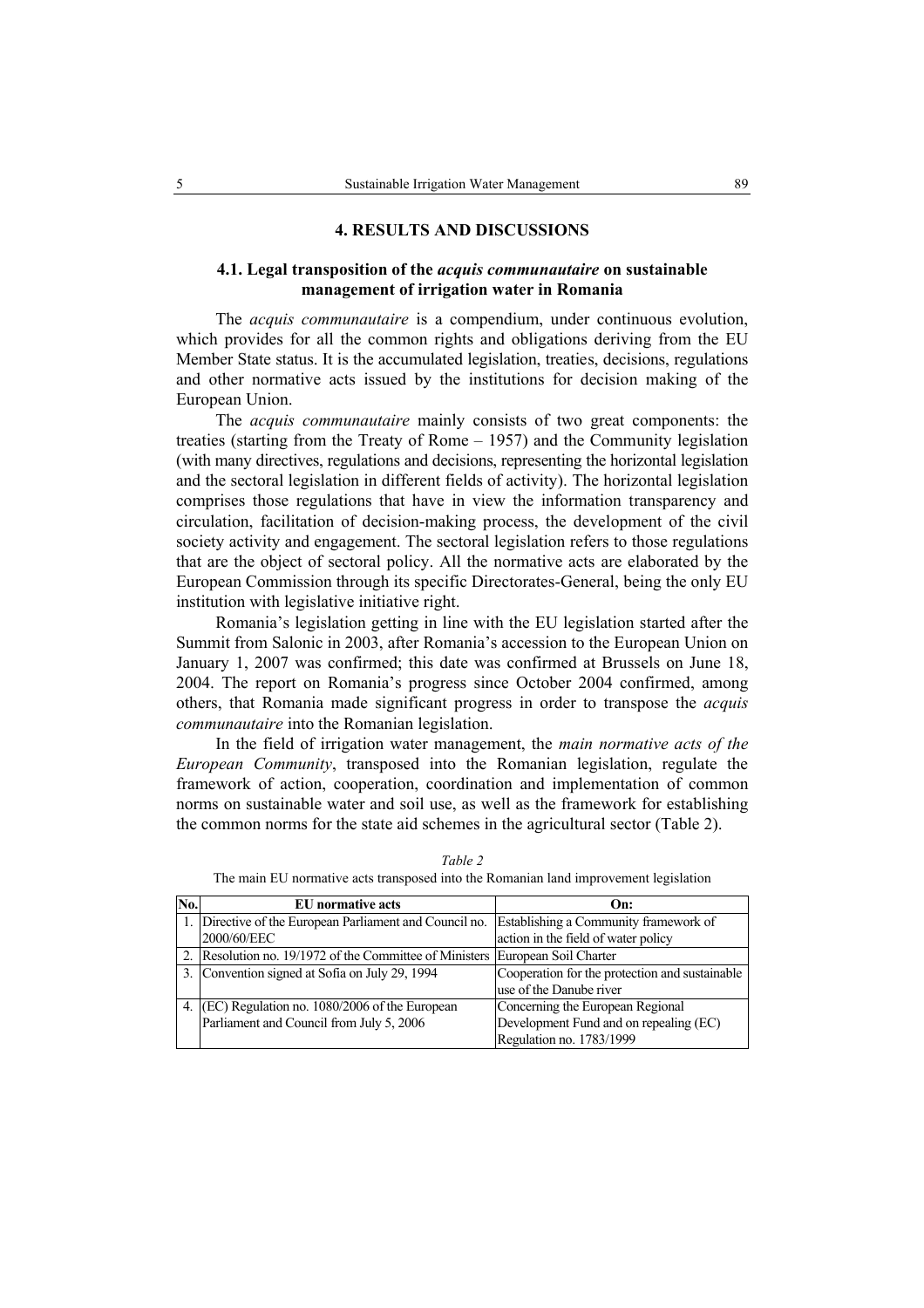| 90 | Elena Sima | O |
|----|------------|---|
|    |            |   |

| 5.             | (EC) Regulation no. 1083/2006 of the Council from | Establishing certain general dispositions with |
|----------------|---------------------------------------------------|------------------------------------------------|
|                | July, 11 2006                                     | regard to the European Regional Development    |
|                |                                                   | Fund, the European Social Fund and the         |
|                |                                                   | Cohesion Fund and repealing (EC) Regulation    |
|                |                                                   | no. 1260/1999                                  |
| 6.             | (EC) Commission Regulation no. 1828/2006 of       | Establishing the rules for the implementation  |
|                | December 2006                                     | of (EC) Council Regulation no. 1083/2006       |
|                |                                                   | that establish the general provisions          |
|                |                                                   | concerning the European Regional               |
|                |                                                   | Development Fund, the European Social Fund     |
|                |                                                   | and the Cohesion Fund and for the              |
|                |                                                   | implementation of (EC) Regulation no.          |
|                |                                                   | 1080/2006 of the European Parliament and       |
|                |                                                   | Council for the European Regional              |
|                |                                                   | Development Fund                               |
| 7 <sub>1</sub> | (EC) Commission Regulation no. 885/2006 of June   | Establishing the detailed Community norms      |
|                | 21, 2006                                          | for the application of Council regulation no.  |
|                |                                                   | 1290/2005 on accrediting the payment           |
|                |                                                   | agencies and other bodies and liquidation of   |
|                |                                                   | <b>EAGF</b> and <b>EAFRD</b>                   |

*Source*: Report on the study on environmental impact assessment – Irrigation system from North Brăila Terrace, http://www.anif.ro/.

Water Framework Directive – 2000/60 EEC represents a new approach in the field of water management, based on the basin principle and establishing strict terms for the program of measures. It establishes several integrating principles in the field of water management, including the public participation to water management and integrating the economic aspects. According to this Directive, the EU Member States should ensure the "good condition" of all surface waters by the year 2015.

## **4.2. National legal framework on the sustainable use of irrigation water**

In Romania, the specific legislation regulating the irrigation activity mainly includes the following:

– Law no. 138/2004, on *land improvement* republished, with subsequent modifications and completions, published in Romania's Official Journal no. 369 of April 28, 2004 and republished in the Official Journal no. 88 of February 13, 2009;

– Law no. 573 of October 22, 2001 on the approval of Government's Emergency Ordinance no.147/1999 regarding the *irrigation water users' associations*, published in the Official Journal no.14 of February 24, 1995 for the ratification of the *Convention on the cooperation for the protection and sustainable use of the Danube river* (Convention on the Danube river protection), signed in Sofia, on June 29, 1994, published in the Official Journal no. 41 of February 27, 1995;

– Government's decision no. 1872/2005 on the approval of the *Methodological norms* for the application of the Land Improvement Law no. 138/2004, with subsequent modifications and completions, published in Romania's Official Journal no. 109 of February 6, 2006;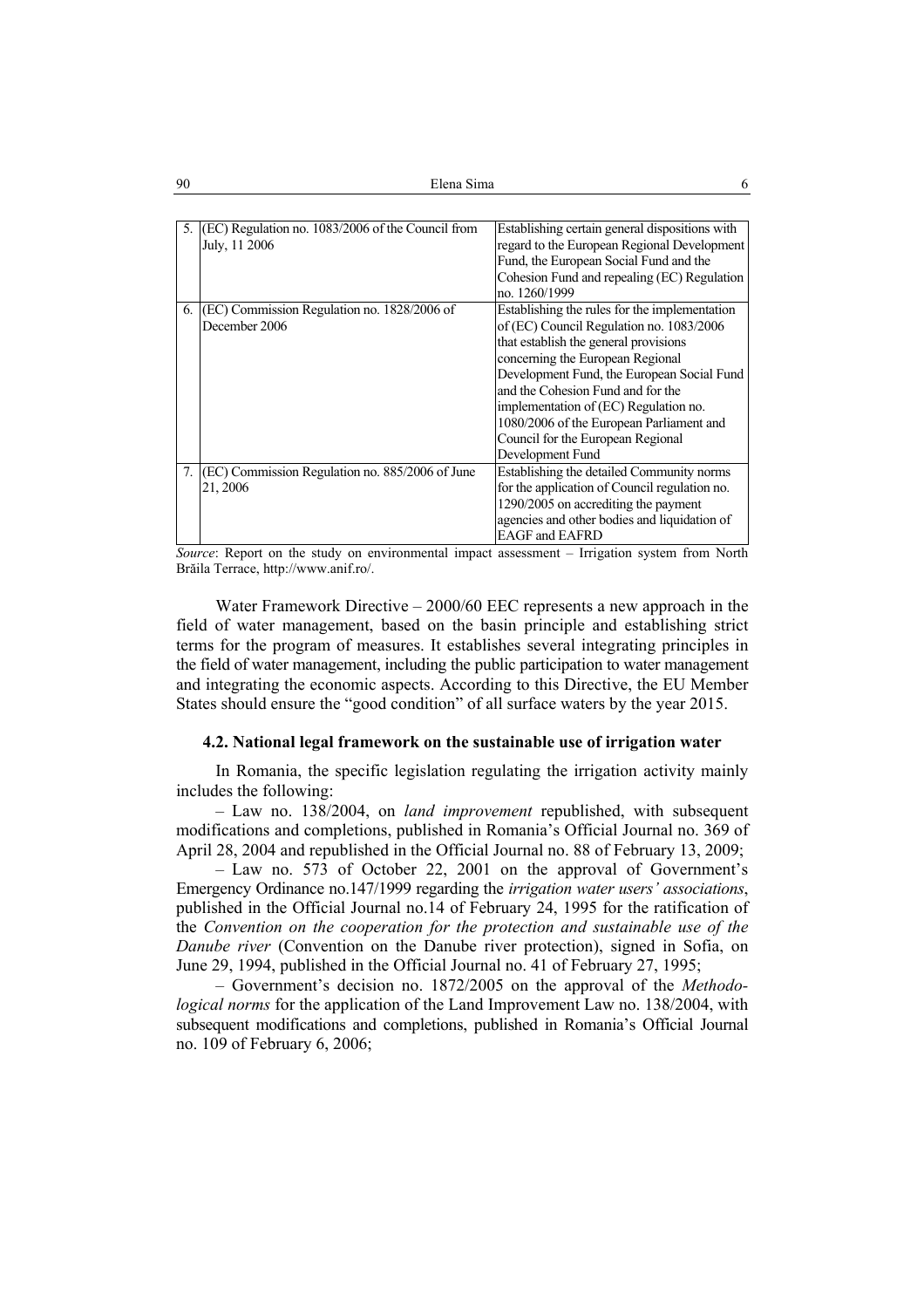– Government's Emergency Ordinance no. 88/2011 on certain measures for *the organization of land improvement activity,* published in the Official Journal no. 694 of September 30, 2011;

– Government's decision no. 1223/2011 on approving the set of rules for the organization and operation of the *Land Improvement National Agency,* published in the Official Journal no. 904 of December 20, 2011.

The basic legal instrument for irrigation development and operation is the **Land Improvement Law no. 138/2004**. Even in the first article of the law, it is mentioned that one of the land improvement objectives is to ensure a favourable soil moisture, which should stimulate crop growth and development, vine and fruit plantations and agricultural and forestry crops included. According to Art. 2, point b, the land equipped with irrigation facilities by which the controlled supply of water to soil and crops is ensured, facilitating the development of crops and increase of yields, comprise water catchment, pumping, transport, distribution and water discharge works, as well as soil levelling works, if necessary.

According to Art. 3, this law regulates the following:

a) the legal regime of ownership and use of land improvement infrastructure and of related land, as well as the mechanisms of ownership right acquirement and/or transmission, administration or use on this infrastructure;

b) designing the framework for the establishment and operation of the Land Improvement National Administration – LINA – (agency since December 2011), Romanian legal entity of public national interest in the land improvement sector;

c) establishment and operation of the of the *land improvement organizations*  and of the *federations of land improvement organizations*;

d) establishment of services performed by LINA for the land improvement organizations and federations and their funding mechanisms;

e) establishment of the tasks and attributions of the central public authority, named *ministry* in the law (Ministry of Agriculture and Rural Development), which coordinates the design of the strategy and policies in the land improvement sector.

The land improvement law, promulgated in the year 2004, was republished, modified and completed several times (Table 3).

The Land Improvement Law no. 138/2004 modifies two ordinances (Government's Emergency Ordinance no. 147/1999 on the irrigation water users' associations and Government's Emergency Ordinance on the establishment of the National Company "Land Improvement" – S.A. through the reorganization of the Autonomous Regie of Land Improvement) and a government's decision (Government's decision no. 409/2004 on the organization and operation of the Ministry of Agriculture, Forests and Rural Development (repealed by Government's Decision no. 155/2005).

At the same time, the law refers to a series of laws, such as: Law no. 15/1968 Romania's Penal Code; Law no. 213/1998 on public ownership and its legal regime; Law no. 573/2001 approving Government's Emergency ordinance no. 147/1999 concerning the irrigation water users' associations; Law no. 76/2002 on the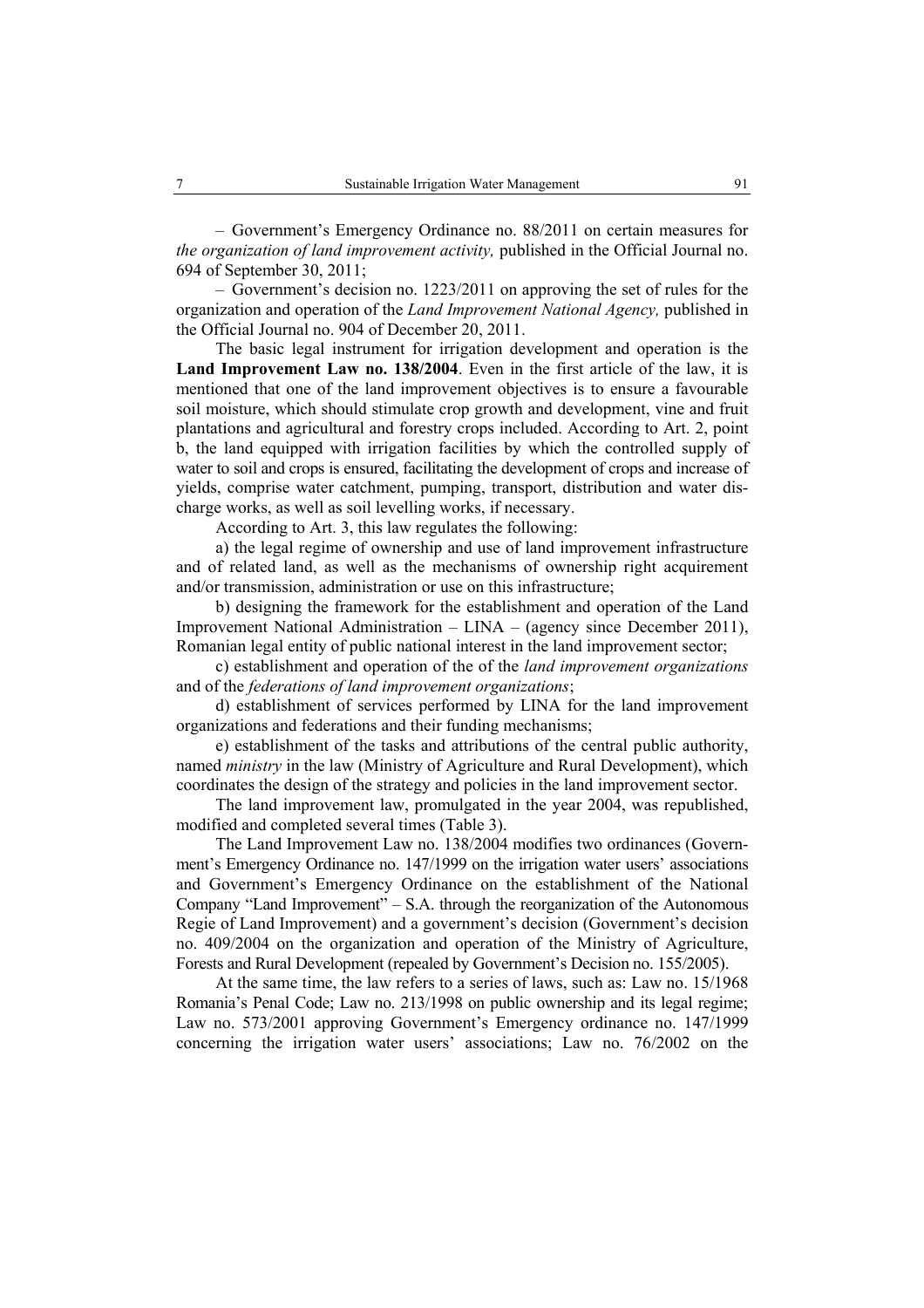unemployment insurance system and labour employment stimulation; Law no. 180/2002 approving Government's Ordinance no. 2/2001 on the legal regime of contraventions; Law no. 53/2003 regarding the Labour Code, etc.

| Table 3                                        |  |
|------------------------------------------------|--|
| Land improvement law no. 138 of April 27, 2004 |  |

| Promulgated | D. no. 276/2004                                                                                                                                                                                                                                                                       |                                                                                                                                                                                                                                                                                                                                                            |
|-------------|---------------------------------------------------------------------------------------------------------------------------------------------------------------------------------------------------------------------------------------------------------------------------------------|------------------------------------------------------------------------------------------------------------------------------------------------------------------------------------------------------------------------------------------------------------------------------------------------------------------------------------------------------------|
| Published   | Official Journal no. 369/28 Apr. 2004                                                                                                                                                                                                                                                 |                                                                                                                                                                                                                                                                                                                                                            |
| Republished | Official Journal no. 88/13 Feb. 2009                                                                                                                                                                                                                                                  |                                                                                                                                                                                                                                                                                                                                                            |
| Repeals     | L. no.84/1996 Land Improvement Law                                                                                                                                                                                                                                                    | Except for the provisions from Art.<br>31 referring to establishing and<br>penalizing the contraventions, which<br>is repealed within 30 days from the<br>date of enforcement of L. no.<br>138/2004.                                                                                                                                                       |
|             | Government's Decision no. 611/1997 approving the<br>set of rules for the application of Land Improvement<br>Law no. 84/1996                                                                                                                                                           |                                                                                                                                                                                                                                                                                                                                                            |
|             | Modified by: Government's ordinance no.94/2004 regulating<br>certain financial measures                                                                                                                                                                                               | Modifies Art. 63 par. (2), Art. 87,<br>Art. 94.                                                                                                                                                                                                                                                                                                            |
|             | L. no. 233/2005 for the modification and completion<br>of L. no. 138/2004 and of Government's Emergency<br>Ordinance no. 23/2000 on the establishment of the<br>"Land Improvement" National Company S.A.<br>through the reorganization of the Autonomous Regie<br>of Land Improvement | It provides for the republication.                                                                                                                                                                                                                                                                                                                         |
|             | L. no. 290/2006 on the modification and completion<br>of Land Improvement Law no. 138/2004                                                                                                                                                                                            | Modifies Art. 41 par. (3) letter e)<br>and par. (4) letter b), Art. 67 par. (2),<br>Art. 73 letter o), Art. 77 par. (2)<br>letter a) and b), Art. 84 par. (1), Art.<br>86, Art. 95; introduces par. (2) to<br>Art. 40, letter. f), g) and h) to par. $(3)$<br>of Art. 41; the term provided for in<br>Art. 67 par. (2) is extended until July<br>31, 2006. |
|             | Government's Emergency ordinance no. 39/2007<br>completing Art. 67 from L. no. 138/2004                                                                                                                                                                                               | Introduces par. $(2^1)$ and $(2^2)$ to Art.<br>67.                                                                                                                                                                                                                                                                                                         |
|             | L. no. 167/2008 for the modification and completion<br>of Land Improvement Law                                                                                                                                                                                                        | Modifies and introduces many<br>articles; it repeals Art. 70 par. (2),<br>Art. 93 and Art. 94<br>It provides for republication.                                                                                                                                                                                                                            |
|             | Government's Emergency Ordinance no. 39/2009 on<br>certain measures to increase the land area contracted<br>for irrigations                                                                                                                                                           | Introduces par. (4) to Art. 64, par.<br>$(41)$ to Art. 68.                                                                                                                                                                                                                                                                                                 |
|             | L. no. 281/2010 repealing certain regulations in the<br>field of state aid for agriculture and for the completion<br>of Government's Ordinance no. 14/2010 on certain<br>financial measures regulating the state aids to farmers,<br>beginning with the year 2010                     | Repeals Art. 9 par. (1) letter f), Art.<br>68, Art. 69.                                                                                                                                                                                                                                                                                                    |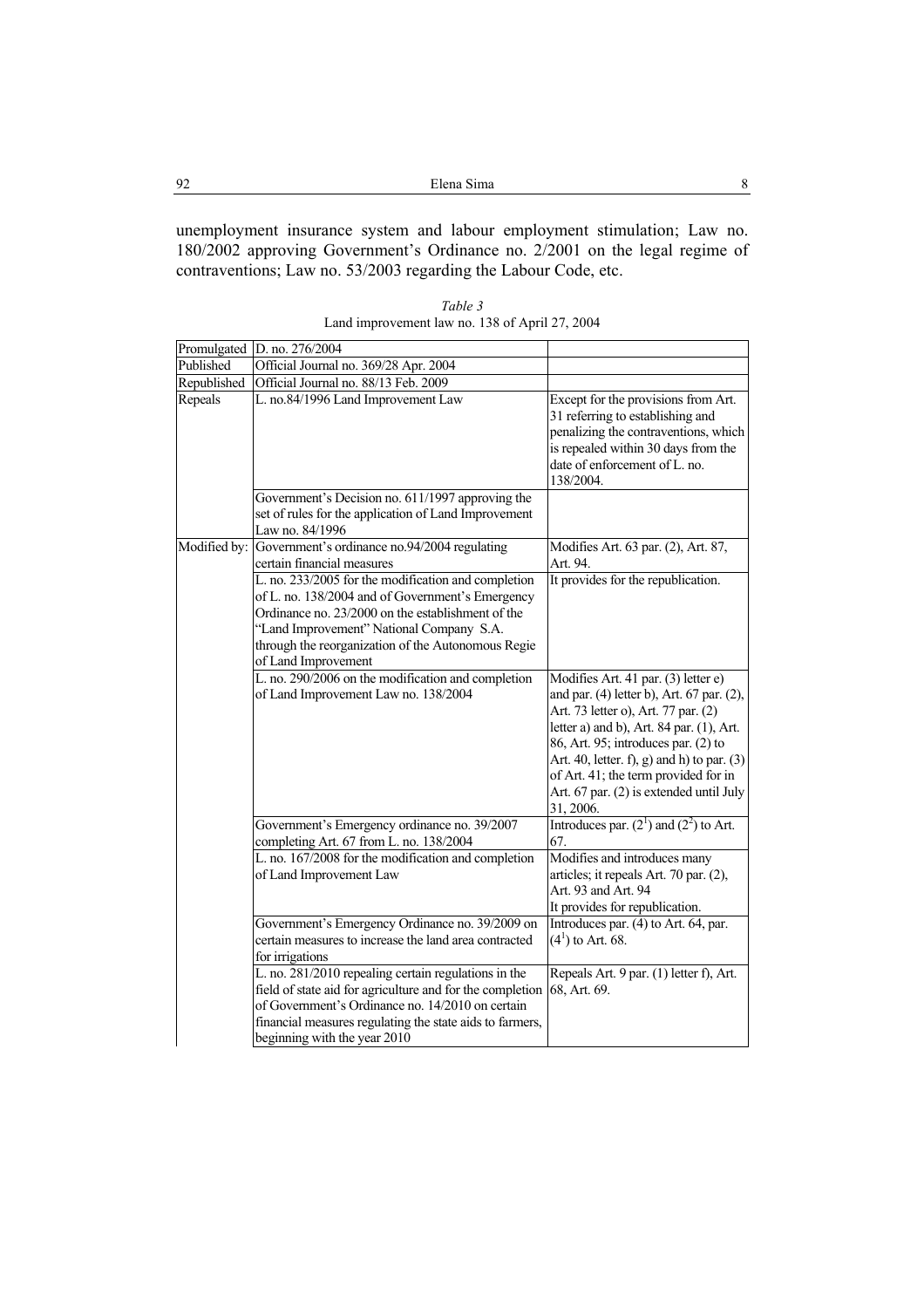| Government's Emergency Ordinance no. 65/2011 on    | Modifies Art. 60, Art. 63 par. (2).               |
|----------------------------------------------------|---------------------------------------------------|
| the modification of Land Improvement Law no.       |                                                   |
| 138/2004                                           |                                                   |
| Government's Emergency Ordinance no. 82/2011on     | Modifies Art. 4 letter c), Art. 27 par.           |
| certain mesures for land reclamation activity      | $(5)$ , Art. 28 par. $(3)$ , Art. 39 par. $(1)$ , |
| organization                                       | Annex no. 2; it repeals Art. 30 par.              |
|                                                    | $(1)$ , Art. 36–38, Art. 40–42, Art. 44–          |
|                                                    | 55, Art. 64, Art. 67, Art. 70, Art. 71,           |
|                                                    | Art. 74 letter g), i), j), k), l) and n),         |
|                                                    | Art. 76 letter e), Art. 83 par. (5) and           |
|                                                    | $(6)$ , Art. 90; it replaces in the law the       |
|                                                    | term "branch office" with "sub-                   |
|                                                    | sidiary company", according to the                |
|                                                    | case, and "Administration" by                     |
|                                                    | "Agency", according to the case.                  |
| L. no. 3 of January 6, 2012 approving Government's |                                                   |
| Emergency Ordinance no. 65/2011 on the             |                                                   |
| modification of Land Improvement Law no. 138/2004  |                                                   |

*Source:* http://www.cdep.ro/pls/legis/legis\_pck.frame.

The methodological norms for the application of the Land Improvement Law no. 138/2004 were approved by *Government's Decision no. 1872/2005* and published in Romania's Official Journal no. 109 of February 6, 2006.

According to the criteria established by these norms (with subsequent modifications and completions by *Government's Emergency Ordinance no. 82/2011* and *Government' Decision no. 1223/2011*), the administration of the land improvement facilities from the public or private domain of the state, declared of public utility (water accumulations, main canals, pumping stations, etc.) is ensured by the *Land Improvement National Agency (LINA).* 

LINA is a public institution, legal entity, funded through its own revenues and subsidies from the state budget, under the subordination of the Ministry of Agriculture and Rural Development, which was established by the reorganization of the Land Improvement National Administration and took over part of the patrimonial assets of the National Company "Land Improvement" – S.A.

In the year 2011, LINA had 35 county branches non-legal entities into its structure and it managed the following: drainage facilities with water discharge by using pumps and/or by gravity; soil erosion control facilities; production and administrative buildings.

The 296 complex irrigation facilities administered by 12 county branches covered a total land area of 2,991,943 ha in the year 2011 (Table 5).

The land areas equipped with irrigation facilities in Romania are endowed with constructions (buried channels and pipelines, pumping stations, sluiceways, automatic hydraulic valves, culverts, mini waterfalls, chutes) ensuring irrigation water supply, transport and distribution, with an installed power of the pumping stations of 4,134 MW (Table 5).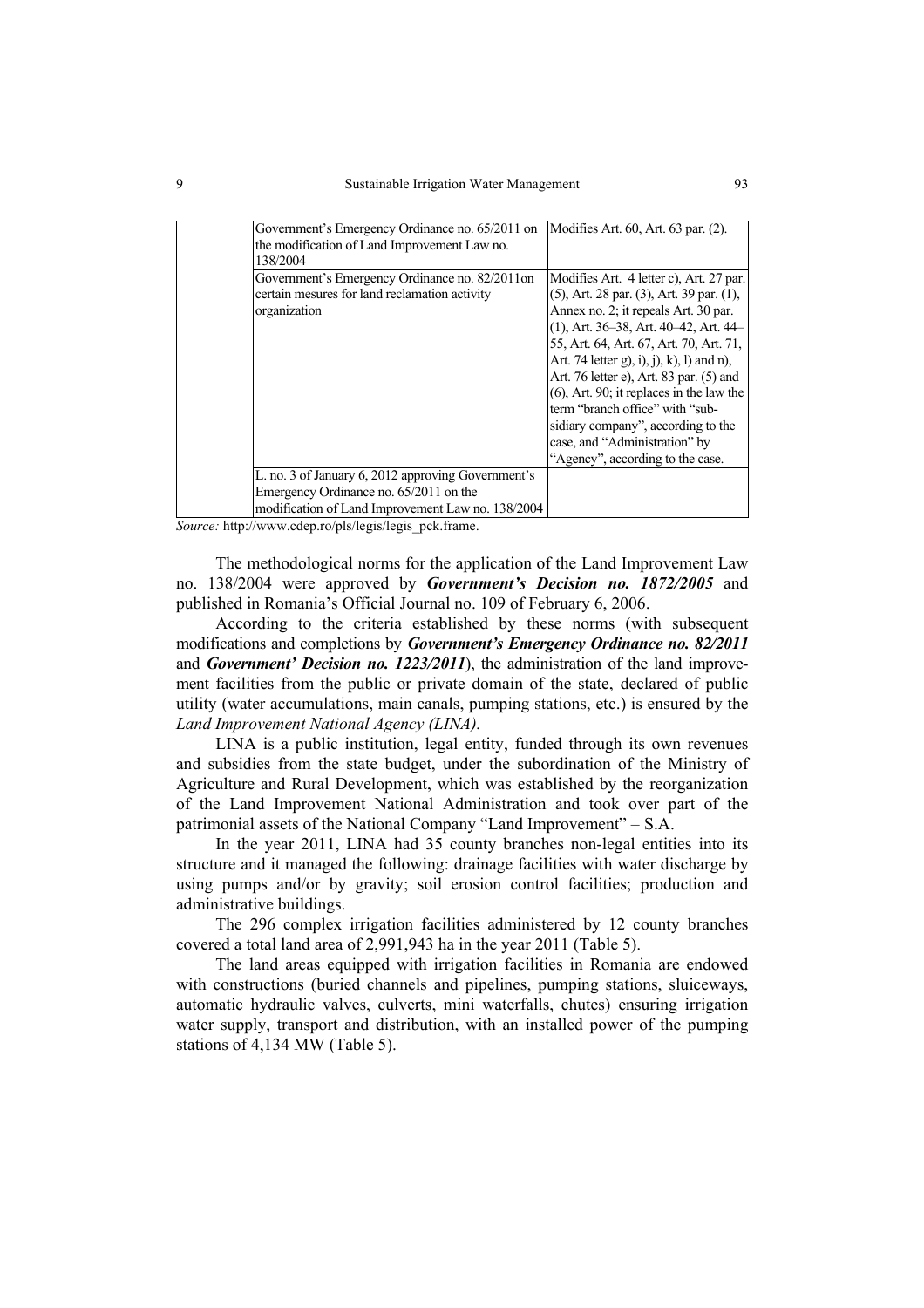| Table 4                                                   |  |
|-----------------------------------------------------------|--|
| Land equipped with irrigation facilities in the year 2011 |  |

| Total irrigated area             | 2,991,943 ha |
|----------------------------------|--------------|
| out of which:                    |              |
| - sprinkler irrigation           | 2,665,594 ha |
| - furrow irrigation              | 276,624 ha   |
| - submersion irrigation          | 49,725 ha    |
| $\alpha$ 1.1.1.1.1. $\alpha$ .1. |              |

*Source*: http://www.anif.ro/.

| Irrigation sector infrastructure in Romania                         |                |  |  |  |
|---------------------------------------------------------------------|----------------|--|--|--|
| Main constructions on the land equipped with irrigation facilities: |                |  |  |  |
| - water supply and distribution channels                            | 10,630 km      |  |  |  |
| - buried pipeline networks                                          | 26,700 km      |  |  |  |
| - floating and fixed pumping stations                               | $2,710$ pieces |  |  |  |
| * basic floating stations                                           | 53 pieces      |  |  |  |
| * basic fixed stations                                              | 171 pieces     |  |  |  |
| * boosting stations                                                 | 349 pieces     |  |  |  |
| * pressure stations                                                 | $2,137$ pieces |  |  |  |
| - hydrotechnical constructions                                      |                |  |  |  |

\* sluiceways 4,856 pieces \* automatic hydraulic valves 480 pieces \* culverts 4,801 pieces \* chutes 2,781 pieces \* lateral spillways 466 pieces

| Table 5                                    |  |
|--------------------------------------------|--|
| rrigation sector infrastructure in Romania |  |

*Source*: http://www.anif.ro/.

According to the current legislation, LINA supplies irrigation water on the demand of (beneficiary) farmers, on the basis of contracts for services deliveries with successive execution concluded on long term, named multi-annual contracts, as well as on the basis of irrigation water delivery contracts with outright execution, named seasonal contracts.

The multi-annual contracts are concluded for a period ranging from 3 to 5 years. These are paid at an annual rate and a rate for irrigation water delivery. The annual rate is calculated for each irrigation water delivery point to which LINA supplies water to its beneficiaries. This rate covers the estimated costs of irrigation infrastructure maintenance and repair from the public and private domain of the state, which is under LINA administration, and its value is established for each irrigation water delivery point, before the conclusion of the multi-annual contract.

The structure of irrigation water delivery rates and of the annual rate, the modality of their periodical adjustment, the date of beneficiaries' information about the value of these rates, the date of concluding the multi-annual contracts and the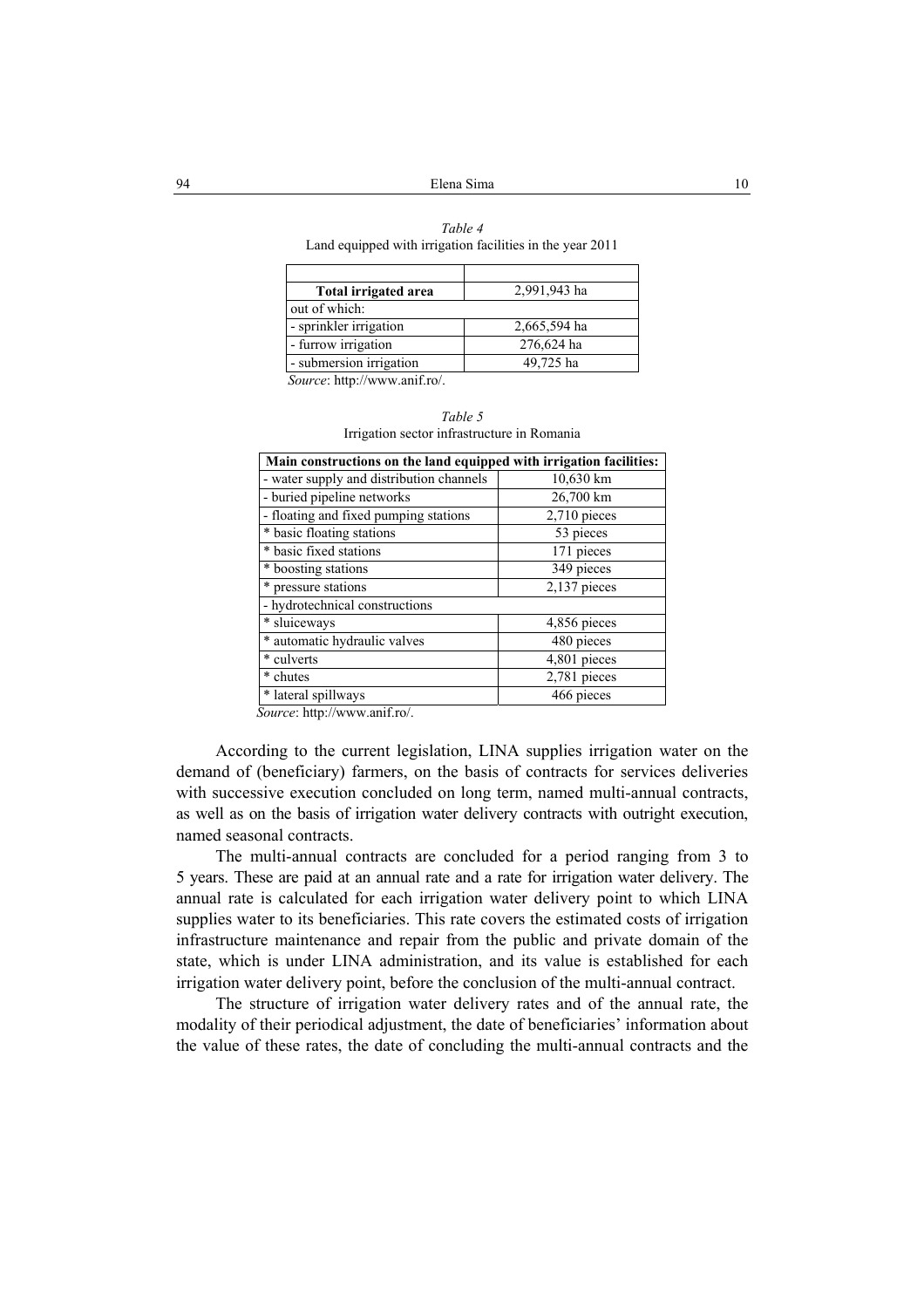due date of payment by the beneficiaries of the annual rate are established by the methodological norms regarding the calculation and payment of rates for the land reclamation services, which are approved by the Minister's Order, with the notification of the Minister of Public Finance.

The reform process in the agricultural and forestry sector also included restructuring measures in the management and use of intermediary and final land reclamation infrastructure, by transfer into the (*farmers) final users'* ownership and administration. These got organized according to *Government's Emergency Ordinance no. 147/1999*, approved with modifications and completions by *Law no. 573/2001,* into associative structures named organizations and federations of organizations in the field of land improvement, in order to carry out one or several of the following activities of public interest:

a) irrigation water delivery, operation, maintenance and repair of an irrigation, drainage and desiccation system that serves several land owners;

b) maintenance and repair of facilities for flooding and soil erosion control and development of other land reclamation activities that protect the soil on the land area of several land owners.

These organizations and federations are legal entities of public utility, without patrimonial purpose, which take over, for the land users' interest, both the ownership right and the right of use of the water users' association on the irrigation infrastructure into state ownership or of the administrative-territorial units, consisting of pumping stations, pressure stations, hydro-technical constructions, together with the related facilities and land, underground pipe lines, as well as other goods on the organization's territory and the correlative obligations. Depending on the facilities that are taken over, these associative structures received the following names: irrigation water users' organizations (IWUO); drainage and dessication organizations (DDO); soil erosion control organizations (SECO); flood control organizations (FCO).

For the land equipped with irrigation facilities, the *irrigation water users' associations* established according to Government's Emergency Ordinance no. 147/ 1999, and reorganized by Law no. 573/2001 into Irrigation Water Users' Organizations (IWUO) and Federations of Irrigation Water Users' Organizations (FIWUO), have the following into ownership and administration: water intakes, pumping stations (the electric power network for supplying them with electrical power), water transport and distribution channels, underground pipe network, etc., as well as the drainage and desiccation, soil erosion control and flood control infrastructure.

467 land reclamation organizations (LRO) have been established so far, out of which 457 irrigation water users' organizations (IWUO) with a gross area of 1,102,721.7 ha and net area of 1,071,523 ha (Table 6).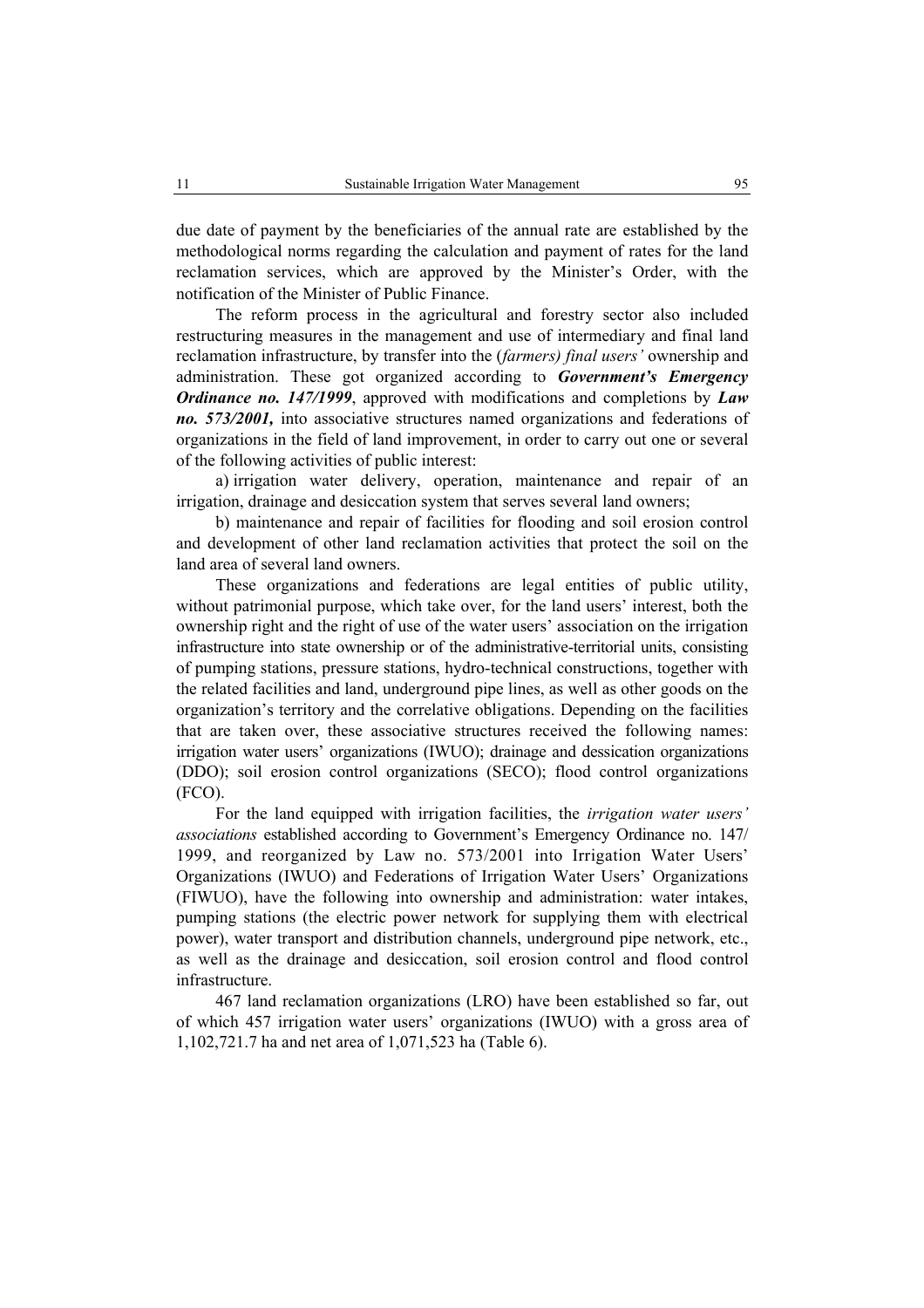| Table 6                                                                       |
|-------------------------------------------------------------------------------|
| Establishment stage of the Land Reclamation Organizations (LRO)               |
| and of the Federations of Land Reclamation Organizations (FLRO), by 6.02.2012 |

| <b>Organization form</b> | <b>Number</b> | Area – ha       |             |
|--------------------------|---------------|-----------------|-------------|
|                          |               | Gross           | <b>Net</b>  |
| <b>LRO</b>               | 467           | 1,158,567.0     | 1,125,634.0 |
| <b>IWUO</b>              | 457           | 1,102,721.7     | 1,071,523.1 |
| with PT                  | 316           | 849,399.6       | 825,107.1   |
| D <sub>D</sub> O         | 9             | 55,846.0        | 54,111.0    |
| New LRO                  | 320           | 677,781.6       | 569,821.0   |
| Reorganized LRO          | 146           | 480,786.1       | 465,813.1   |
| Irrigation plots         | 1152          | 1,097,645.7     | 1,070,552.1 |
| with PT                  | 710           | 804,302.6       | 785,182.1   |
| <b>FLRO</b>              | 10            | 98,696.0        | 95,586.0    |
| .<br>___                 | .             | $\sim$<br>----- |             |

Note: DDO – drainage and desiccation organizations: SECO – soil erosion control organizations: FCO – flood control organizations; PT – protocol transfer on irrigation infrastructure. *Source*: http://www.maap.ro.

The irrigation water users' association is established by a protocol with certified statute under legal conditions. The statute includes provisions referring to: name, main location, patrimony, object of activity and purpose, management and control bodies, conditions for joining the association and getting out of the association, association members' rights and obligations.

In order to facilitate the performing of irrigation services, the association members must permit the association to use any irrigation pipelines, channels, hydrants or any other hydro-technical equipment located on their land, as well as the access to the land administered by the association, for the purpose of irrigation networks operation and maintenance or repair in case of its breakdown.

At ministry level, by the Minister's Order, the *National Registry of Irrigation Water Users' Associations* was established, and under the Ministry of Agriculture, Food and Forests a distinct department was established, i.e. the *Regulating Office of Irrigation Water Users' Associations,* with the following main tasks:

a) it provides specialized assistance and approves the establishment of water users' associations;

b) keeps evidence and enters the association in the National Registry of Irrigation Water Users' Associations;

c) asks the associations to provide information and documentation on the association operation and to maintain the infrastructure in place;

d) other tasks that can be established by the Order of the Minister of Agriculture, Food and Forests.

The dissolution of association takes place under the conditions in which its objectives can no longer be fulfilled or if, out of other reasons, its existence is no longer necessary and this is specified in the associations registry from the court of law on whose territorial area the association central office is located. The distribution modality of the association social patrimony, when the liquidation process is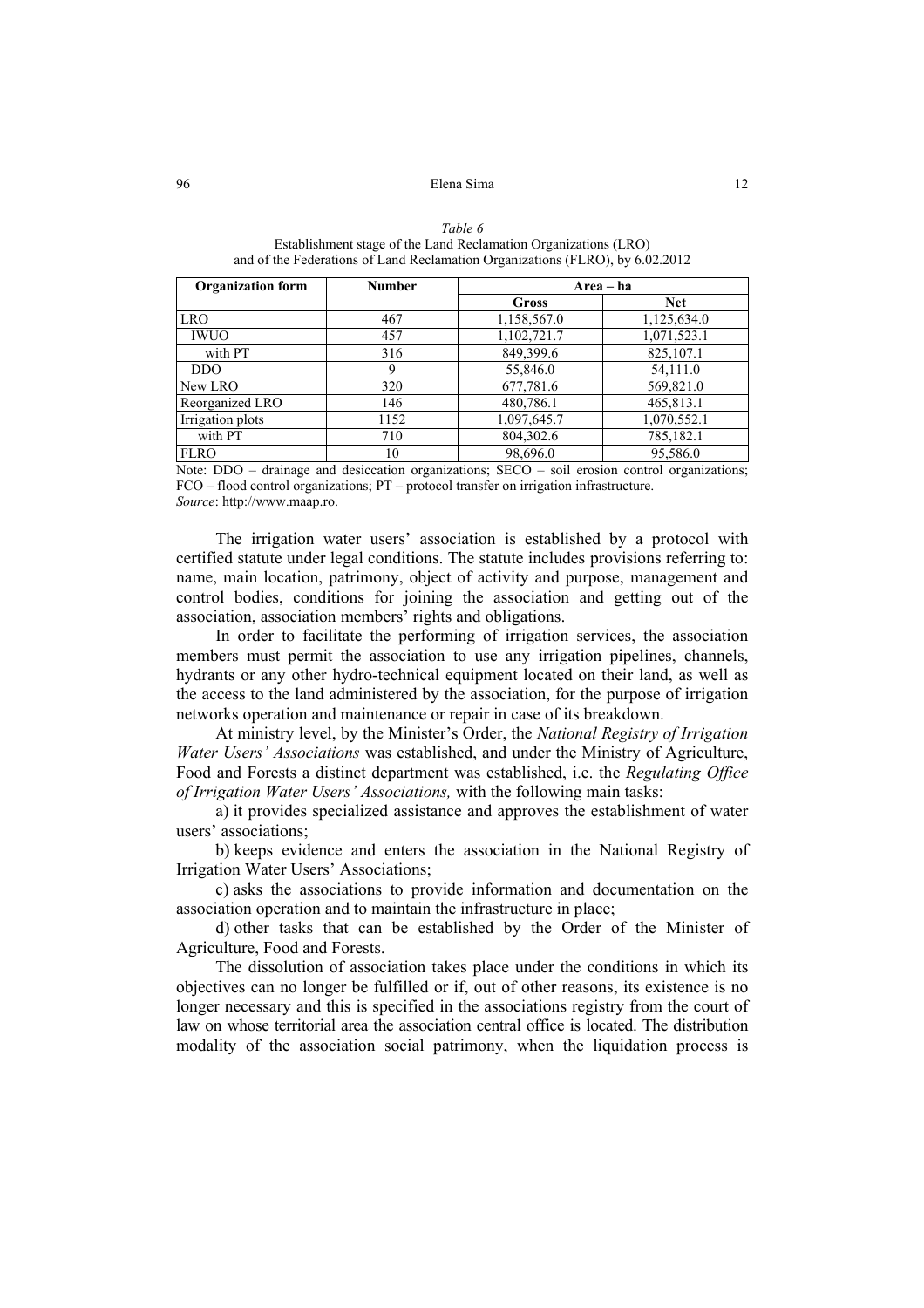completed, is decided by the general meeting, through the majority vote of members, on the condition these have into ownership or use more than half of the association's territorial area. The decision of the general meeting of an association must also include the denomination of one or several liquidators.

The court makes public the decision to liquidate an association, on the basis of its own expenses, in order to permit creditors to register their claims on the assets into association's ownership. After the association liquidation, the Ministry of Agriculture, Food and Forests will approve the transmission of infrastructure into LINA administration.

In Romania, the main sources of irrigation water are the following:

– The Danube river, which supplies water to 85% of the total area equipped with irrigation facilities;

– inland rivers and storage lakes, which ensures the necessary water for 15% of the total area equipped with irrigations facilities.

Since old times, *the Danube river* has been a transport waterway linking the Riverain States, as well as a source for obtaining electrical power, for supplying drinking and industrial water to the harbour-towns, for supplying water to the irrigation systems, for fishing as well as for tourism. On Romania's territory, the Danube river crosses an area of 1,075 kilometers. The large irrigation systems are located along the Danube, on the territory of 10 counties: Dolj, Olt, Teleorman, Giurgiu, Călăraşi, Ialomiţa, Constanţa, Tulcea, Brăila and Galaţi.

*The rivers network* has a radiary disposition due to relief configuration with rivers having a longitudinal profile characterized by steep slopes in the mountain areas, more gentle slopes in the hilly and piedmont areas and very gentle slopes in the plain. The main rivers in our country spring from the Carpathians and flow into the Danube (except for a few rivers from the region Dobrogea).

*The protection and sustainable use of the Danube river* is regulated by **Law no. 14 of February 24, 1995** for the ratification of Convention on the cooperation for the Danube protection and sustainable use, signed at Sofia, on June 29 1994, published in Romania's Official Journal no. 41 of February 27, 1995. The Convention was adopted by 11 states located in the Danube River Basin (Austria, Bulgaria, Croatia, the Czech Republic, Germany, Hungary, Moldova Republic, Romania, Slovakia, Slovenia and Ukraine), as well as by the European Commission. The Convention was also subsequently signed by Bosnia and Herzegovina, as well as by Serbia.

The main purpose of the Convention is to protect the river water and the ecological resources, as well as their sustainable use in the Danube hydrographic basin. This will be achieved by a sustainable and fair water management, including the conservation, improvement and rational use of surface and ground waters from the hydrographic basin, as far as this is feasible. At the same time, the contractual parts will make all the necessary efforts and will take all the adequate legal, administrative and technical steps for the control of hazards induced by accidents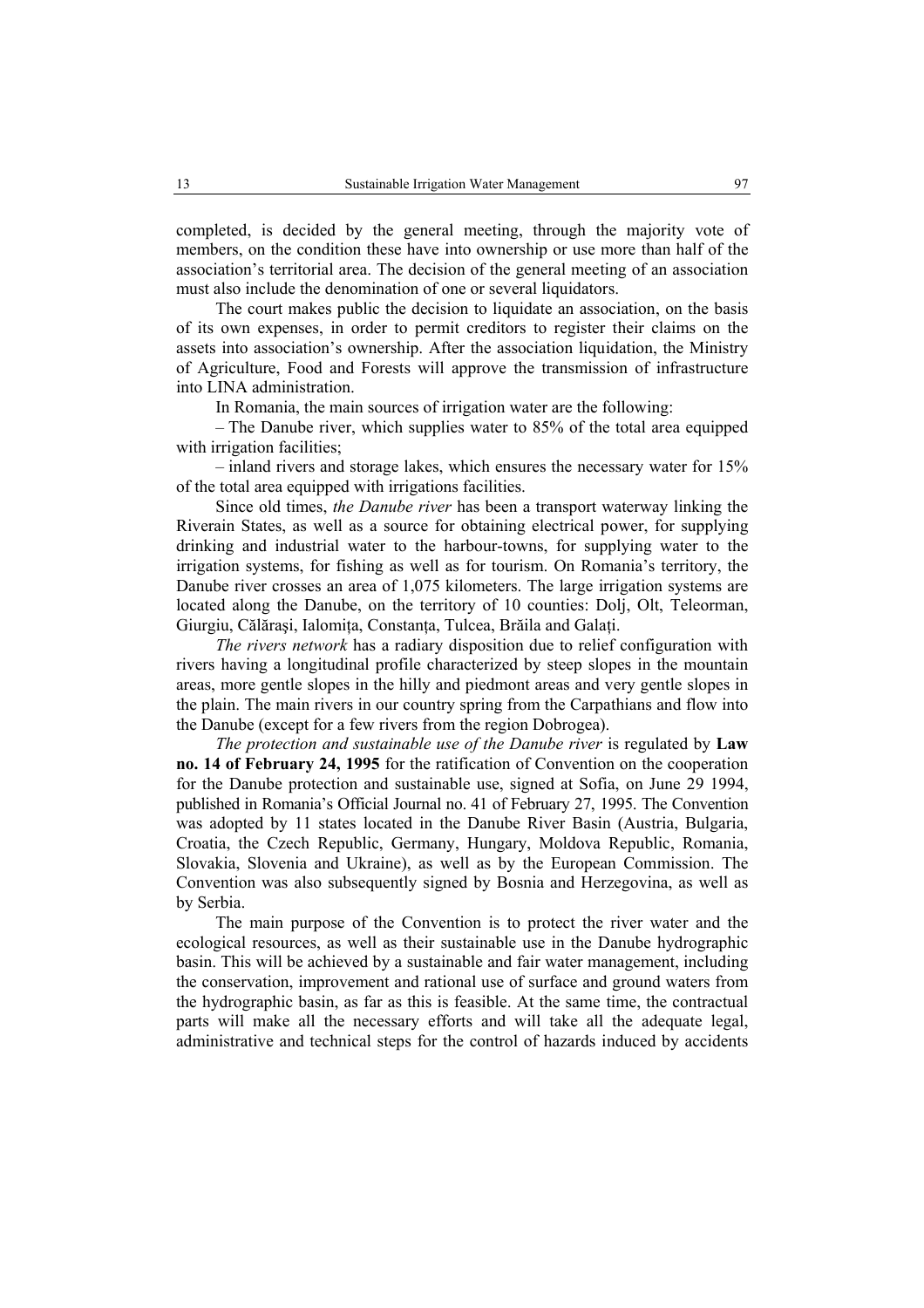with dangerous substances for waters, floods and frost along the Danube river. Furthermore, they will try to contribute to the diminution of pollution discharges in the Black Sea from sources located in the hydrographic basin.

The contracting parts will establish the adequate priorities and they will consolidate, harmonize and coordinate the adopted and planned measures to be taken at national and international level throughout the Danube basin, having as objective the sustainable development and protection of the Danube river environment. This objective particularly has in view the *sustainable use of water resources* for supplying drinking, industrial and *irrigation* water, as well as the conservation and reconstruction of ecosystems, also responding to other requirements in the field of public health.

*The Polluter Pays principle and the Precaution Principle* represents the basis of all measures for the protection of the Danube river and of the waters from its hydrographic basin. The cooperation in water management will focus on the sustainable water management, starting from the principles of adequate stable and ecological development, while also targeting: maintenance of the general quality of life; continuous access to natural resources; avoiding the long-lasting ecological damages and ensuring the ecosystem protection; preventive approach application.

*The water quality in Romania* is tracked down according to the structure and methodological principles of the Integrated Water Monitoring System from Romania (IWMSR), restructured in conformity with the requirements of EU Directives. The national water monitoring system includes two monitoring types, according to the requirements stipulated in *Law no. 310/2004* modifying and completing the **Water Law no. 107/1996**, which took over the provisions of the Water Framework Directive 60/2000/EEC and of other EU Directives. Thus, a *surveillance monitoring* is achieved, with the role to evaluate the situation of all water bodies from the hydrographic basins and an *operational monitoring* (integrated to the surveillance monitoring) for the water bodies under the risk of non-fulfillment the water protection objectives.

Water management activity in Romania complies with the requirements of Water Framework Directive 60/2000/EEC, as well as of the other EU Directives: Directive 75/440/EEC – concerning the quality required of surface water intended for the abstraction of drinking water; Directive 76/464/EEC – gradual removal of prioritarily dangerous substances, Directive 91/676/EEC – pollution by nitrates from agricultural sources, Directive 78/659/EEC – on the quality of fresh waters needing protection or improvement in order to support fish life, Directive 91/271/ EEC on the treatment of the urban waste water, etc.

All the requirements of Directive 91/676/EEC are included in the Plan of Action for water protection against nitrate pollution from agricultural sources. The determination of irrigation water quality is regulated by STAS 9450/86, and the determination of water quantities for irrigating the agricultural crops is regulated by STAS  $1342/4 - 86$ .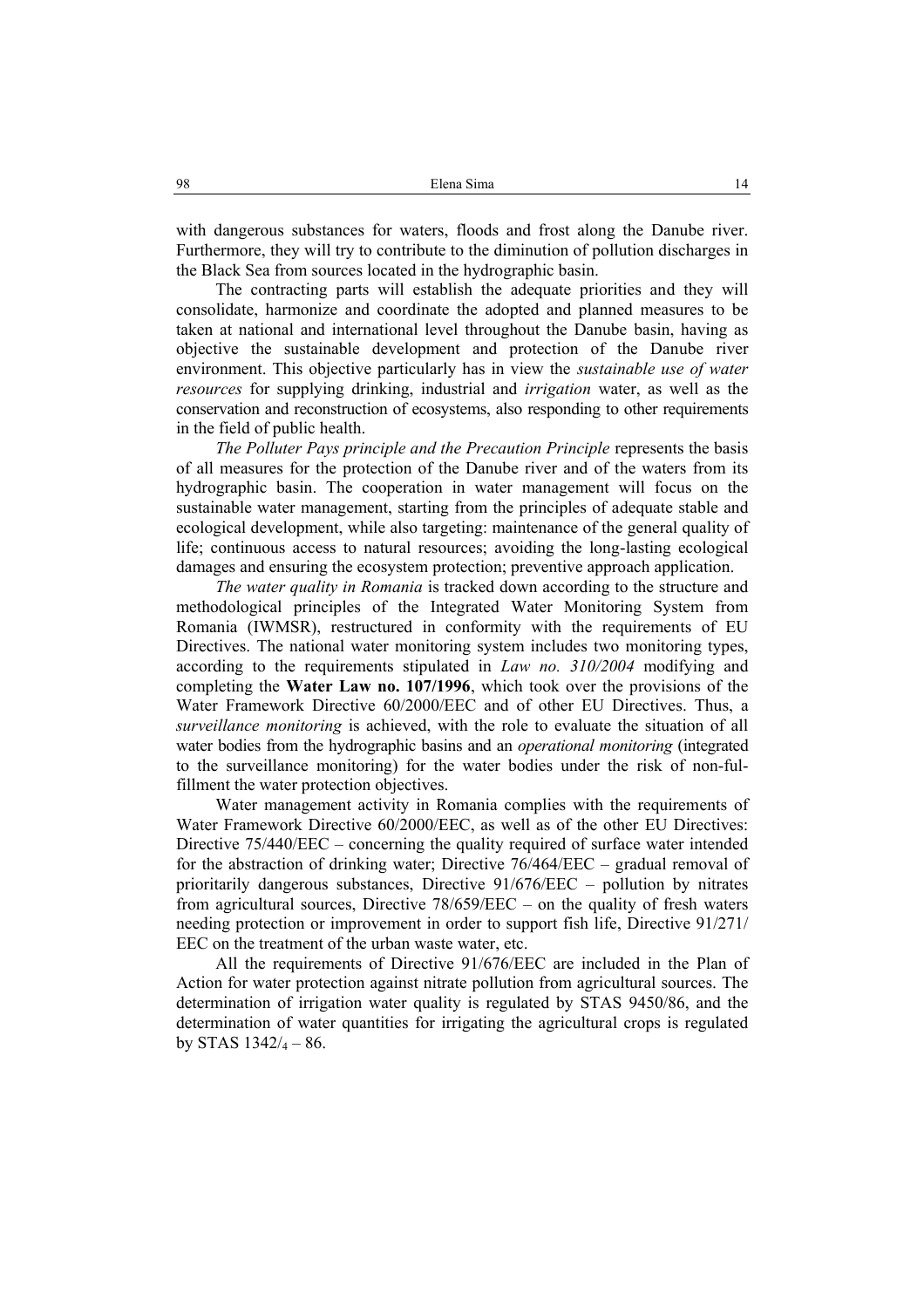The strategy of land amelioration modernization and rehabilitation mainly targets the existing infrastructure rehabilitation, sparing the water resources and increasing the efficiency of the irrigation system. For this purpose, priority will be given to the rehabilitation and modernization of existing systems.

The land melioration public and/or private projects are based on the legislation regulating the elaboration of the *Evaluation study of the impact upon the environment* and obtaining the *Environmental permit* for the public and private projects.

The main legislative acts on the issuance of the environmental permit and the elaboration of the impact study are the following:

– Government's Emergency Ordinance no. 195/2005 on environment protection, approved by the Environment Protection Law no. 265/2006, with subsequent modifications and completions;

– Government's Decision no. 445/2009 on the assessment of environmental impact of certain public and private projects;

– Order of the Ministry of Environment and Forests no. 135/2010 approving the Application Methodology of environmental impact assessment for public and private projects;

– Order of the Ministry of Waters and Environment Protection no. 863/2002 approving the methodological guidelines applicable to the stages of the framework procedure for environmental impact assessment;

– Order of the Ministry of Waters and Environment Protection no. 864/2002 approving the environmental impact assessment procedure in cross-border context and public participation in decision-making.

The water management projects for agriculture, the irrigation and drainage projects included, are regulated by Annex I.2 under point 1 letter c from *Order no. 860/2002* of the Minister of Waters and Environment Protection for the approval of the environmental impact assessment procedure and issuance of the environmental permit.

## **5. CONCLUSIONS**

In Romania, the irrigation water management is conform with the European Union requirements, which regulate the framework of action, cooperation, coordination and implementation of common standards concerning the sustainable use of water and soil. The administration and use of irrigation infrastructure is based on a legislation under continuous dynamics.

*Land Improvement Law no. 138/2004* – republished, with subsequent modifications and completions – is the fundamental legal instrument regulating the irrigation activity in Romania.

The methodological norms for Land Improvement Law application were approved by *Government's Decision no. 1872/2005*. According to the criteria established by these norms (subsequently modified and completed by *Government's*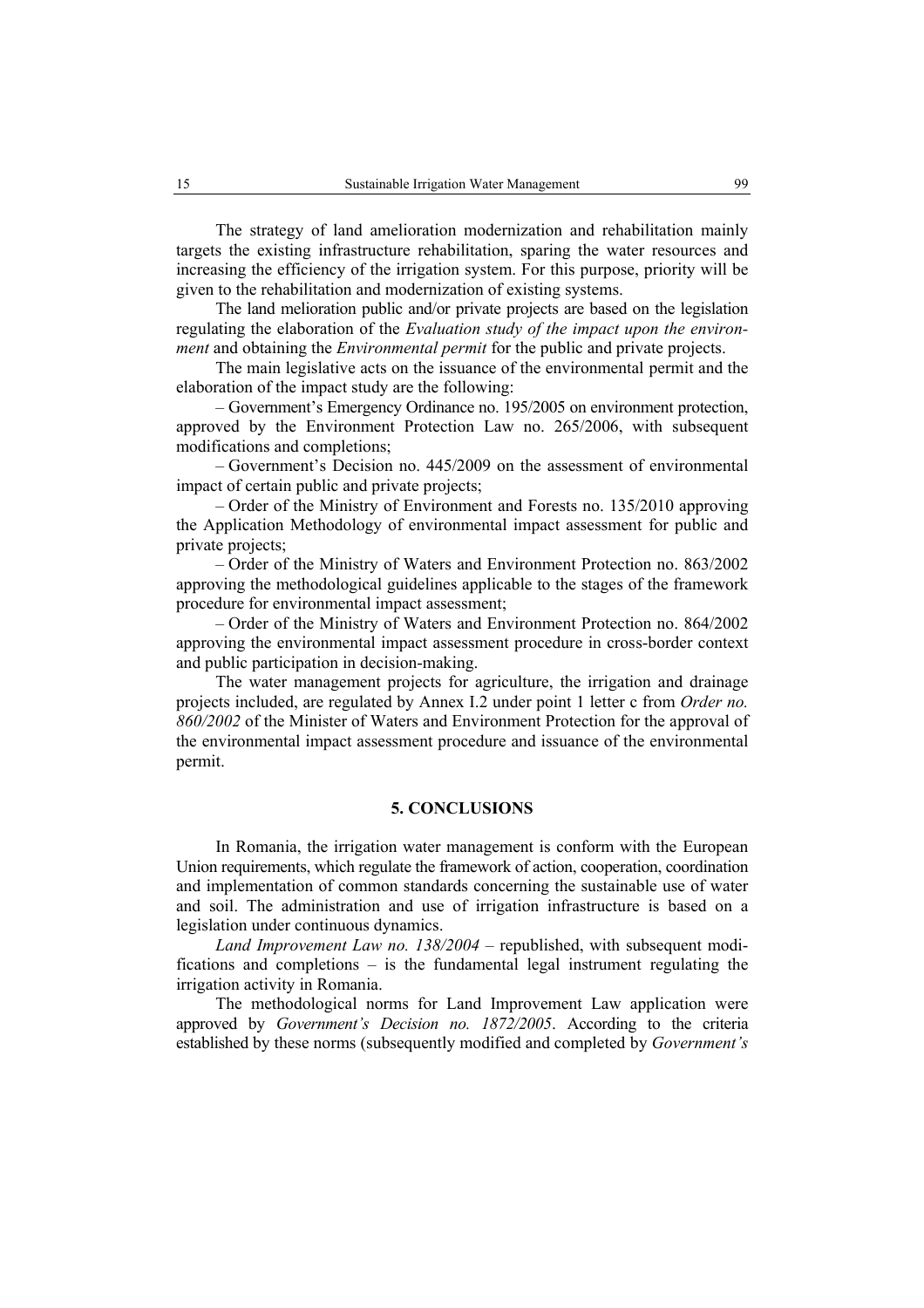*Emergency Ordinance no. 82/2011* and *Government's Decision no. 1223/2011*), the Regulation on the organization and operation of the *Land Improvement National Agency* is approved, as public institution, with legal entity status, funded from its own revenues and subsidies from the state budget; this Agency is under the subordination of the Ministry of Agriculture and Rural Development, which administers the irrigation facilities, declared of public utility (water accumulations, main channels, pumping stations, etc..

*Government's Emergency Ordinance no. 147/1999*, approved with modifications and completions by *Law no. 573/2001*, regulates the administration and utilization of the land improvement intermediary and final infrastructure, which were transferred to farmers. These got organized into associative structures named: irrigation water users' organizations (IWUO); drainage and desiccation organizations (DDO); soil erosion control organizations (SECO); flood control organizations (FCO). Within the Ministry of Agriculture, Food and Forests, the "Office regulating the irrigation water users' associations" was established and the "National Registry of irrigation water users' associations" was created.

*Law no.14 of February 24, 1995* ratifies the Convention on cooperation for the protection and sustainable use of the Danube river, signed at Sofia, on June 29, 1994, providing for the sustainable and fair water management, including the conservation, improvement and rational use of surface and ground waters from the hydrographic basin, as far as this is feasible. The Danube supplies water to 85% of the total area equipped with irrigation facilities in our country. The inland rivers and storage lakes, supplying water to 15% of the total area equipped with irrigation facilities, cannot be fully used, due to the variable water regime. *The Polluter Pays Principle and the Precaution Principle* represent the basis of all measures for the protection of the Danube river and of the waters from its hydrographic basin.

*Law 310/2004 modifying and completing the Water Law 107/1996* took over the provisions of the Water Framework Directive 60/2000/EEC and of other EU Directives, such as Directive 91/676/EEC, regulating the nitrate pollution from agricultural sources.

The irrigation systems rehabilitation projects are legally regulated by *Order no. 860/2002* of the Minister of Waters and Environment Protection concerning the environmental impact assessment and the issuance of the environmental permit.

The modernization and rehabilitation strategy of the land improvement infrastructure mainly targets the rehabilitation of existing infrastructure, sparing the water resources and irrigation system efficiency increase.

#### **REFERENCES**

<sup>1.</sup> Lup, A., (2010), *Îmbunătăţirile funciare în agricultura României. Retrospectivă istorică şi perspective*, "Economie agrară şi dezvoltare rurală", no. 1, Editura Academiei Române, Bucureşti.

<sup>2.</sup> Mărăcineanu, Fl., (1988), *Îmbunătăţiri funciare*, in Mica enciclopedie agricolă, Editura Ştiinţifică şi Enciclopedică, Bucureşti.